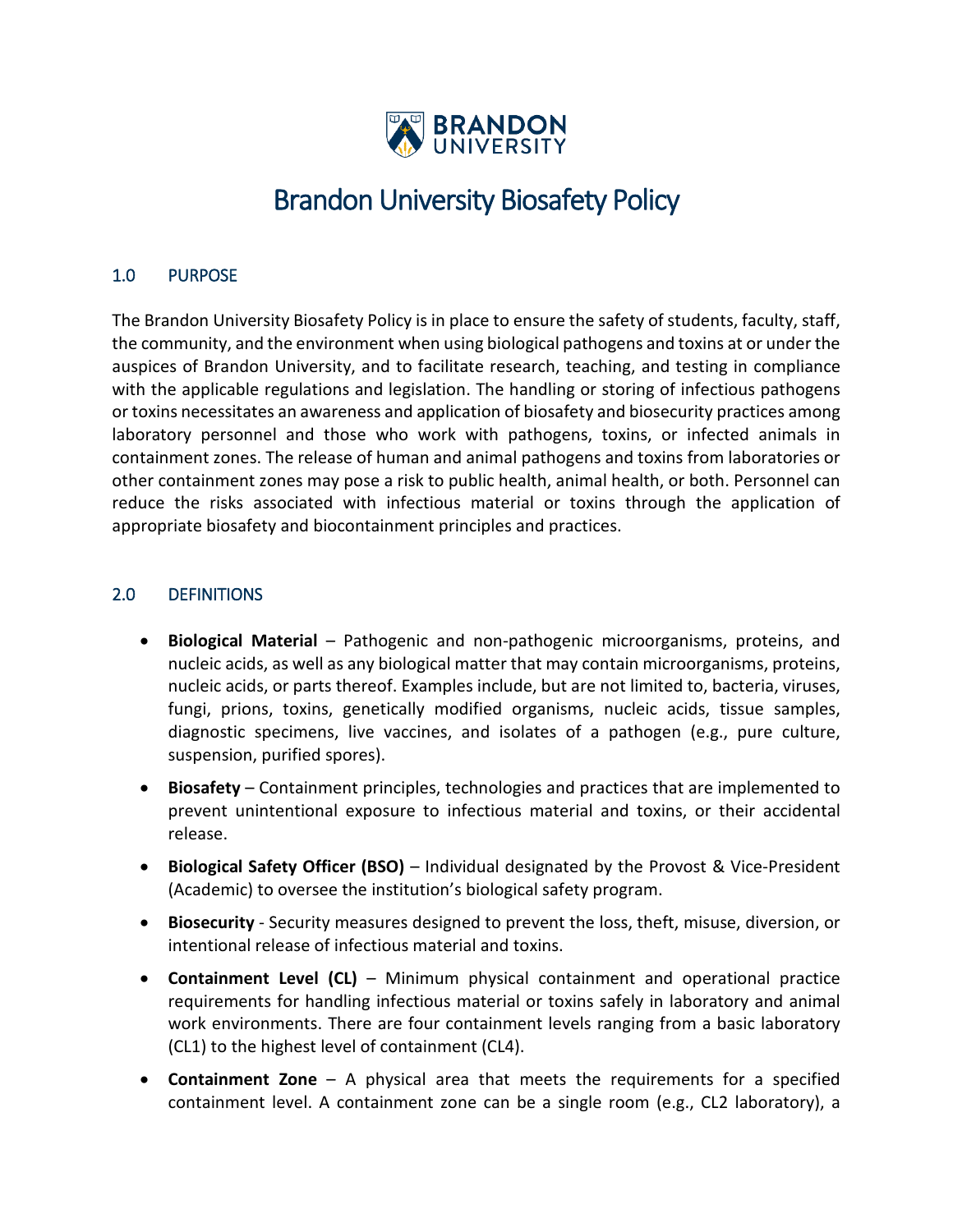series of co-located rooms (e.g., several non-adjoining but lockable CL2 laboratory work areas), or it can be comprised of several adjoining rooms (e.g., CL3 suite comprised of dedicated laboratory areas and separate animal rooms/cubicles). Dedicated support areas, including anterooms, showers and dirty change rooms, may be part of the containment zone.

- **Infectious Material** Any isolate of a pathogen or any biological material that contains human or animal pathogens and, therefore, poses a risk to human or animal health.
- **Pathogen** A microorganism, nucleic acid, or protein capable of causing disease in humans or animals.
- **Toxin (microbial)** Poisonous substance that is produced or derived from a microorganism and can lead to adverse health effects in humans or animals.

# 3.0 POLICY

Brandon University is committed to complying with all regulations and legislation pertaining to Biosafety with respect to the procurement, use, storage, transfer, and disposal of biological materials. The Public Health Agency of Canada (PHAC) and the Canadian Food Inspection Agency (CFIA) developed the Canadian Biosafety Standard (CBS), a national harmonized standard for the handling and storing of human and terrestrial animal pathogens and toxins in Canada. The CBS is intended to facilitate compliance with the regulatory framework by incorporating risk-based, evidence-based and where possible, performance-based Biosafety and biosecurity requirements. The CBS also streamlines the requirements for handling or storing human or terrestrial animal pathogens and toxins into a single national reference document.

All research, teaching, and testing involving biological materials undertaken by any person (faculty, staff, students, visiting professors, adjunct professors, visiting professional associates, research associates, postdoctoral fellows) at or under the auspices of Brandon University must be reviewed and approved by the Brandon University Biosafety Committee (BUBC). Furthermore, any laboratory intending on housing biological materials must be certified by the Brandon University's Biological Safety Officer prior to ordering and housing such materials. All work involving biological materials must be conducted in a safe manner in order to protect the University community and the community at-large.

# 4.0 REGULATORY AUTHORITIES

Facilities, such as research and teaching laboratories, where human pathogens or toxins are handled or stored are regulated under the Human Pathogens and Toxins Act (HPTA) and the Human Pathogens and Toxins Regulations (HPTR). Brandon University is committed to these and any other applicable Canadian Federal and Provincial regulations and legislations, Brandon University policies and procedures, and City of Brandon by-laws, including but not limited to the following:

• [Canadian Biosafety Standard, Second Edition](https://www.canada.ca/en/public-health/services/canadian-biosafety-standards-guidelines/second-edition.html)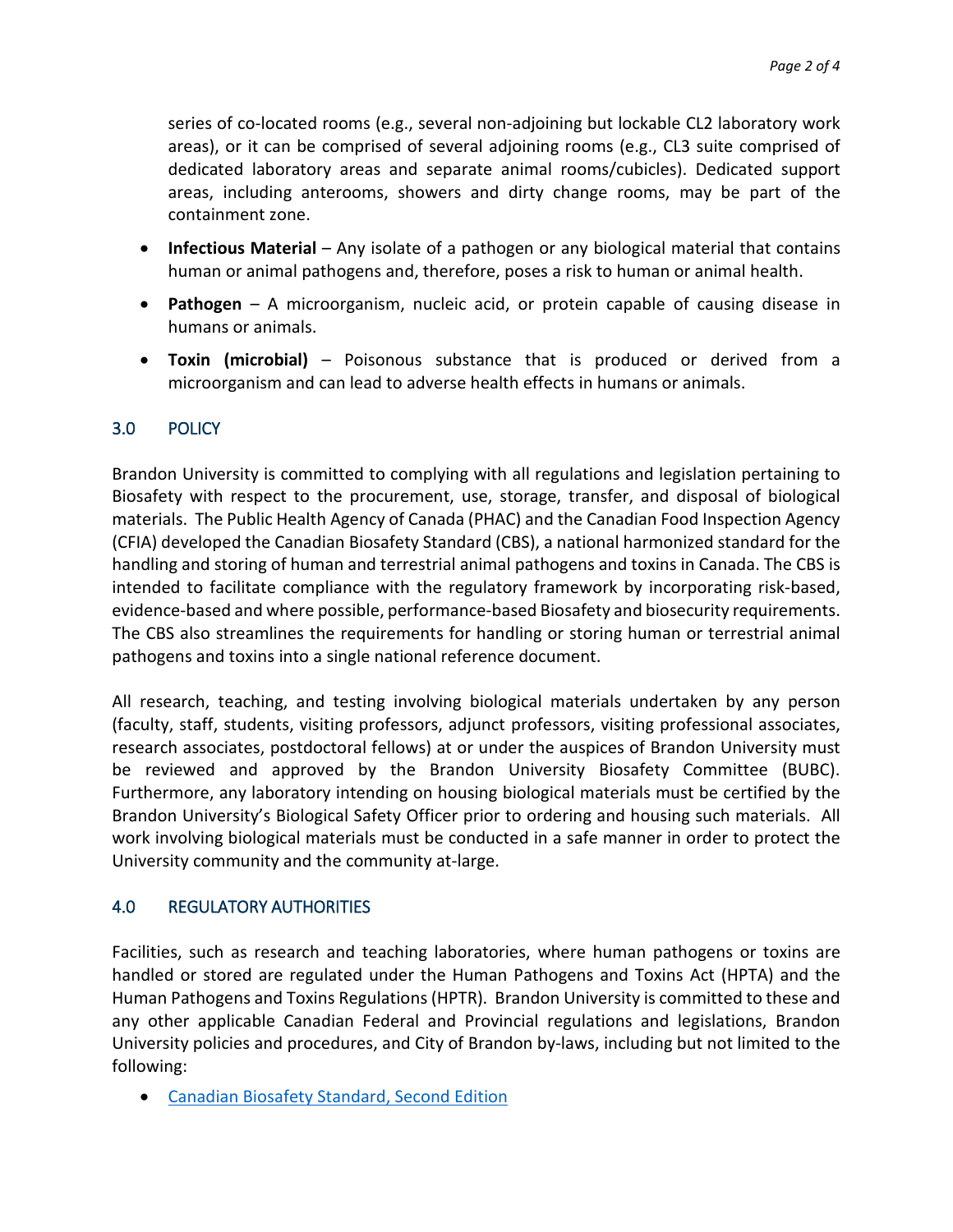- [Canadian Biosafety Handbook, Second Edition](https://www.canada.ca/en/public-health/services/canadian-biosafety-standards-guidelines/handbook-second-edition.html)
- [Dangerous Good Handling and Transportation Act \(Manitoba\)](https://web2.gov.mb.ca/laws/statutes/ccsm/d012e.php)
- [Health of Animals Act](https://laws-lois.justice.gc.ca/eng/regulations/c.r.c.,_c._296/)
- [Health of Animals Regulations](https://lois-laws.justice.gc.ca/eng/regulations/SOR-2015-44/page-1.html)
- [Human Pathogens and Toxins Act](https://lois-laws.justice.gc.ca/eng/acts/H-5.67/FullText.html)
- [Human Pathogens and Toxins Regulations](https://lois-laws.justice.gc.ca/eng/regulations/SOR-2015-44/index.html?wbdisable=false)
- [Transportation of Dangerous Goods Act, 1992 \(Canada\)](https://laws-lois.justice.gc.ca/eng/acts/t-19.01/page-1.html)
- [Workplace Health and Safety Act \(Manitoba\)](https://web2.gov.mb.ca/laws/statutes/ccsm/w210e.php)

## 5.0 INTERNAL OVERSIGHT

#### The Provost & Vice-President (Academic)

The Provost & Vice-President (Academic) shall have administrative oversight of the Biosafety Policy and Program at Brandon University. The Provost & Vice-President (Academic) is responsible for maintaining the Brandon University Biosafety Committee and ensuring sufficient personnel and resources for the administration and enforcement of the Biosafety Policy and Program.

## Biological Safety Officer (BSO)

A Biological Safety Officer shall be appointed by the Provost & Vice-President (Academic) and be designated for the oversight of biosafety and biosecurity practices. The BSO will:

- monitor biological material that enters, is held within, or leaves the containment zone;
- facilitate compliance with all relevant federal regulatory requirements;
- develop and maintain the Biosafety Manual and Standard Operating Procedures;
- maintain the institution's biosafety licence with the Public Health Agency of Canada;
- inspect, licence, and monitor research facilities that have containment level 2 certification
- coordinate and provide employee training;
- facilitate compliance with the Biosafety Manual and Standard Operating Procedures; and
- determine personnel authorized to work in the containment zone.

## Brandon University Biosafety Committee (BUBC) Membership

Brandon University shall maintain the Brandon University Biosafety Committee, composed of members of the University community which will include the BSO and individuals knowledgeable in biological materials, the safe use of biological materials, and workplace health and safety. With the exception of the BSO, the BUBC composition shall be determined by BUBC for approval by the Senate Research Committee. All BUBC members are appointed by the Senate Research Committee.